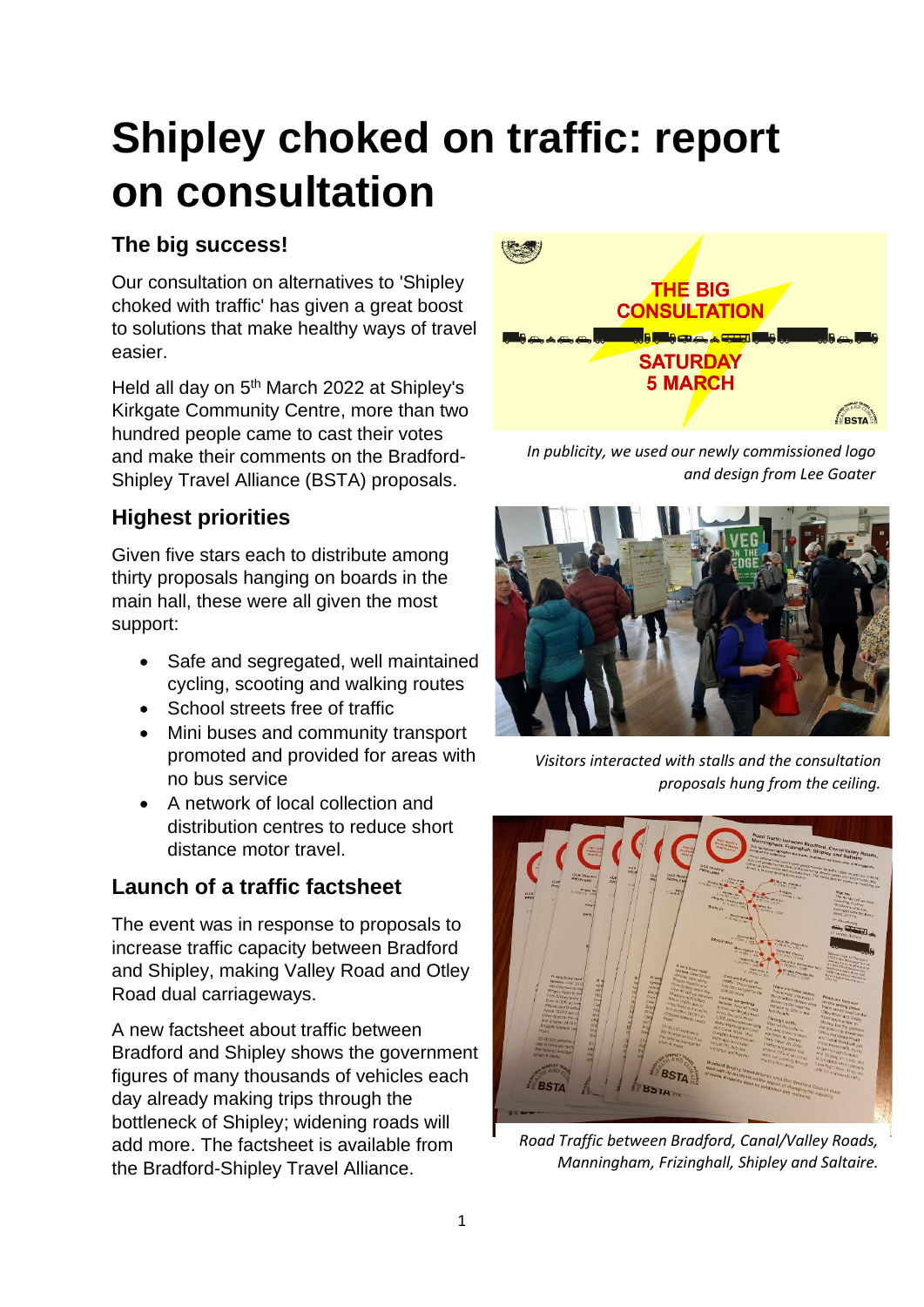Aside from the main hall's stalls and consultation, nine workshops allowed participants to explore some of the themes in more detail, and gave a platform for the Bradford Councillor in charge of transport policy, and the Council's team leading the Clean Air Zone due to start later in 2022.

A set of videos on a loop provided a quiet space in a separate room. The Sponge Tree team made 25 terrariums with families they visited.

BSTA will be learning from the comments and voting on its proposals, and represent the voices in this consultation to Bradford Council and the West Yorkshire Combined Authority.



#### 1.15 Plans for bigger roads, and alternatives. Ludi Simpson BSTA and Anna Watson Shipley Town

Council, Shipley residents. **Small Hall** The road scheme planned by Bradford Council increases traffic capacity into Shipley, adding to the health and climate pollution for all of us. What is the scheme, what are residents' concerns, what are our alternatives? What are your ponditions and what can you do?

#### **11:00 Bradford Council's vision**. Cllr Alex Ross-Shaw, Shipley resident. **Small Hall**

Ir Ross-Shaw oversees the Council's Regeneration, Planning and Transport policies. He will discuss transport developments and their contribution to health, climate and economic policies. Bradford Council is providing services and<br>making many initiatives within the context of reduced resources, national regulation, and varied new making many initiatives within the context of reduced resources, national regulation, and varied new demands. [11]

**12:00 What makes a successful local transport campaign?** Chris Todd, Transport Action. **Room 3** workshop exploring what you can do to change local transport in your area for the better. Help make sure future plans really will deliver on traffic reduction and a cleaner and healthier environment. Chris Todd will also show how to apply the national and regional context to local transport plans.

2:00 Clarifying the Clean Air Zone, Sally Jones, Bradford Council's Clean Air Programme. Small Hall<br>That questions do you have about the Clean Air Zone to be introduced this Spring? Clean Air Zones are being introduced in cities across England to improve air quality and the health of people who live and work there. There will be a daily charge to drive into the zone for vehicles that do not meet the required emissions standards. Private cars and motorbikes will not be charged in Bradfords CAZ. A programme of grant support and exemptions is available within the Bradford district.

**13:00 How does air pollution affect our health?** Cathy Knamiller, BiB and Shipley resident. **Room 3** The research findings of the *Born in Bradford* (BiB) study. Then we will measure air quality around the Kirkgate Centre. Accompanied children welcome.

1.15 **Plans for bigger roads, and alternatives.** Ludi Simpson BSTA and Anna Watson Shipley Town Council, Shipley residents. **Small Hall**

The road scheme planned by Bradford Council increases traffic capacity into Shipley, adding to the health and climate pollution for all of us. What is the scheme, what are residents' concerns, what are our alternatives? What are your questions and what can you do? (Repeated session)

**1:00 Much better buses**. Matthew Topham Better Buses for West Yorkshire. **Small Hall** will buses be part of the solution to too much traffic? Your chance to quiz someone who has the answers.

**15:00 What is climate change?** Katy Roelich, Leeds University and a Shipley resident. **Small Hall** Introduction to how global warming is created by humanity and threatens humanity. And who can save the planet. A workshop with introduction and participation, led by a climate scientist who knows what's what. [3pm]

**15:00 How does air pollution affect our health?** Cathy Knamiller, BiB and Shipley resident. **Room 3** The research findings of the *Born in Bradford* (BiB) study. Then we will measure air quality around the Kirkgate Centre. Accompanied children welcome. (Repeated session)

**ALL DAY: Craft** for all ages with Sponge Tree **/ Videos** in Room 1 (see separate showing times)





Thanks to support from Shipley Town Council, many volunteers, and the Wainwright Trust. This first report prepared 10<sup>th</sup> March 2022.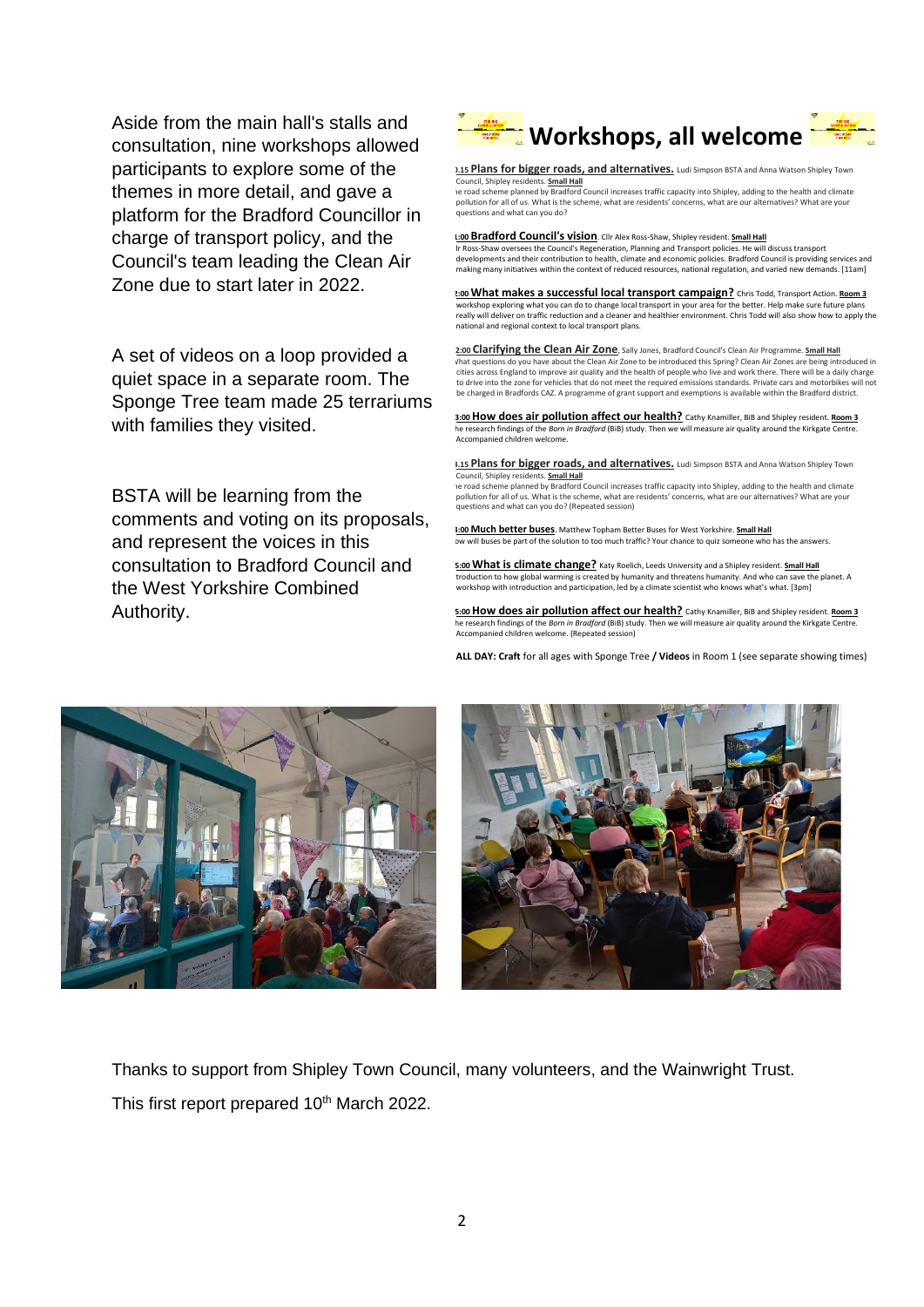#### **Record of the responses to the consultation**

The proposals are listed here in their groups as presented on eight boards in the consultation. The figure before each proposal is the number of votes given by those attending the day, and the comments under each group were written on post-it notes left on that board.

BSTA will be learning from comments and voting, and represent the voices in this consultation to Bradford Council and the West Yorkshire Combined Authority.

A Make walking scooting cycling safer and easier for short journeys

- 39 1. Safe, well-maintained and lit walking routes
- 9 2. Promotion and support for walking
- 47 3. Safe, segregated, well maintained cycling and scooting routes and secure parking
- 8 4. Promotion and support for cycling and scooting ie training, bike maintenance

We need all roads and drivers to be safe if we want active travel.

Connect Canal Road cycle route to Shipley station.

Designated cycle infrastructure at Fox corner.

Cycling routes need to be away from pedestrians. Too many lunatic cyclists on pavements.

Routes need to join up better [with a star added to it] Allow cycles through at some traffic lights at Tjunction - the cycles going straight on opposite the top of the T.

Good community engagement essential - experience of other councils shows residents support Low Traffic Neighbourhoods if co-created, e.g. provide parklets.

Last mile residential connections.

Improve links from Shipley to Shipley Station. It's quite a walk. Signage. Assistance. Walkway.

B. Limit car traffic close to schools

- 33 1. Traffic not allowed on streets near schools at drop off and pick up times
- 25 2. Promotion and support for 'walking school buses'
- 19 3. Parking bans within 400 m of school entrances at drop off and pick up times
- 6 4. Secure, covered cycle parking

Future planning - Make schools in walking distance of their catchment areas. Why cars? [with two stars added] Cottingley primary school terrible problems with parking and not safe. E.g. no 20mph zone.

C. More car pooling and sharing

- 8 1. Promotion and support for car clubs
- 8 2. Advice and how-to-guides on car sharing
- 10 3. Encourage businesses to have pool cars

Public car pool (electric cars) in Shipley [with 11 stars added] More support for night shift workers in warehouses etc to provide them with safe shared transport.

D. Limit parking and make it more expensive

5 1. Reduce the number of long stay parking places



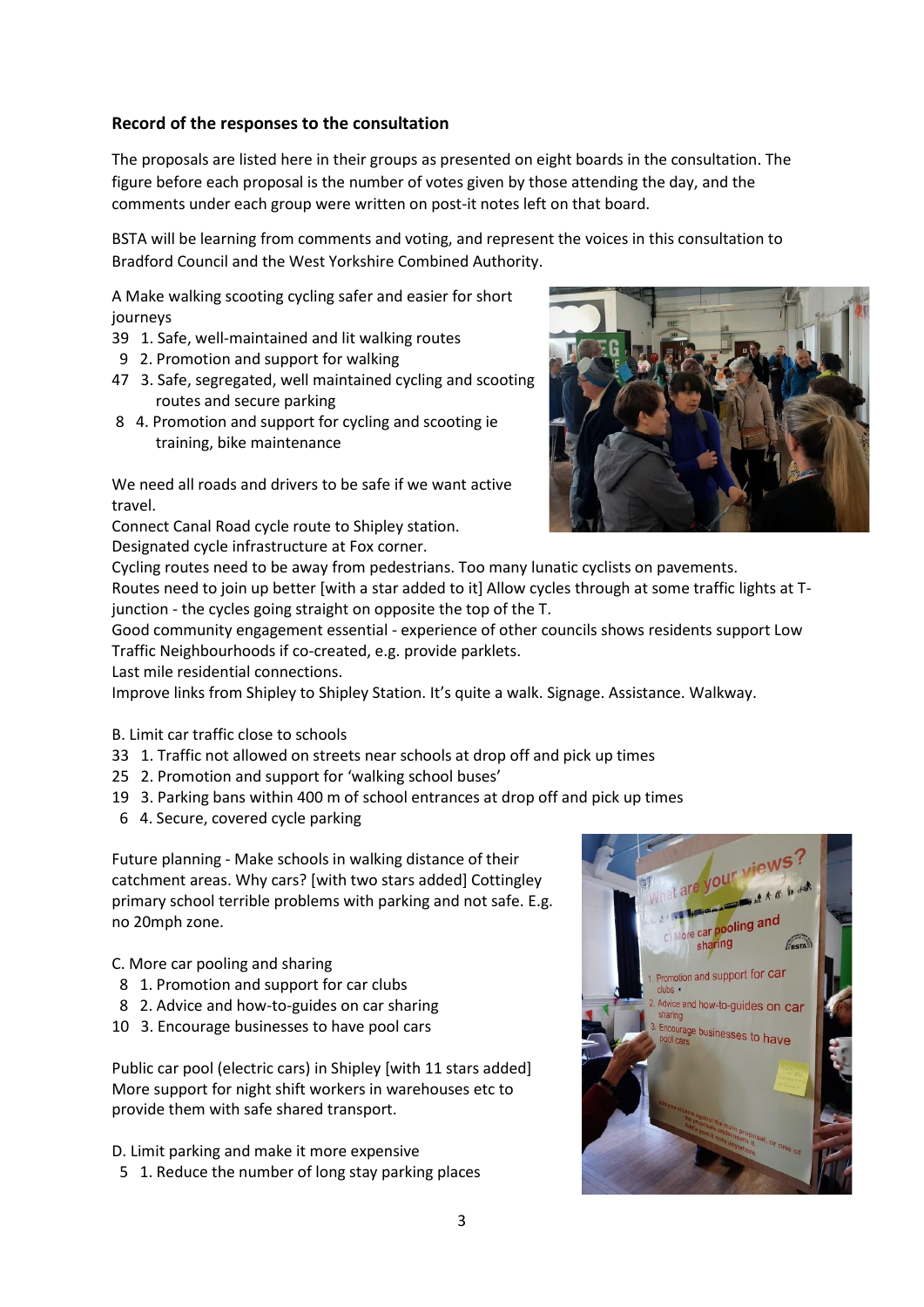- 14 2. Increase parking fees
- 0 3. Introduce a workplace parking levy in local businesses
- 8 4. More residents' permits provided

Worried about negative impact on local small businesses.

Disagree. Businesses need support and some leeway to local unload. Don't want to discriminate against small businesses [3 stars added]. Workplace parking levy will only apply to large businesses e.g. more than 10 spaces, not loading or unloading.

Employers need to take more responsibility for how employees and stakeholder travel to and from work. I work at Bradford College - biggest complaint is lack of parking but little is done to resolve.

Workplace levy is on bigger companies in Nottingham, now well supported by businesses. Must be ring-fenced for public transport, walking and cycling.

Challenge employers to do more to encourage pro-social travel and end the default assumption that we drive.

Make it illegal (and an enforced regulation) to park on pavement. Support for business and workers in home working [with one star added]. Family shopping - kids and bags. Electric cars of the future need infrastructure.

E. More Park, Ride and Rail

- 19 1. Provide park and ride schemes on edges of the urban area.
- 28 2. Light rail/tram system on existing roads
- 18 3. More segregated bus lanes to give buses a priority

Reduce bus fares [two stars added].

Make buses easier to use for families and people with limited mobility [1 star added].

Increase bus routes and study what developments would be best used [with 2 stars added].

Represent pedestrians in transport planning.

Buses are too expensive! Reduce fares and move trains at times when we need them including early into Bradford for work and later on weekends [1 star added].

Lobby for cheaper rail fares and more extensive routes. [6 stars added].

Make Shipley one way to keep traffic moving. Out west on Bingley Road, back east on Saltaire Road [3 stars added].

Provide better secure cycle parks at station [one star added]. Lobby for subsidised bus fares [3 stars added].

Light rail / tram is a ponderous red herring. Give the money to quality bus operators which are more flexible.

Reduce bus fares.

Connect rail stations to bus terminal.

Why does Northern sell advance tickets (half price) on every train from Saltaire/Shipley to Leeds, but not any train from Saltaire/Shipley to Bradford?

F. Fewer lorries and vans on the roads

16 1. 7.5t weight restrictions on roads into central Bradford to and from the north/north-west.

28 2. Network of local distribution and collection centres – last mile delivered by e-cargo bikes